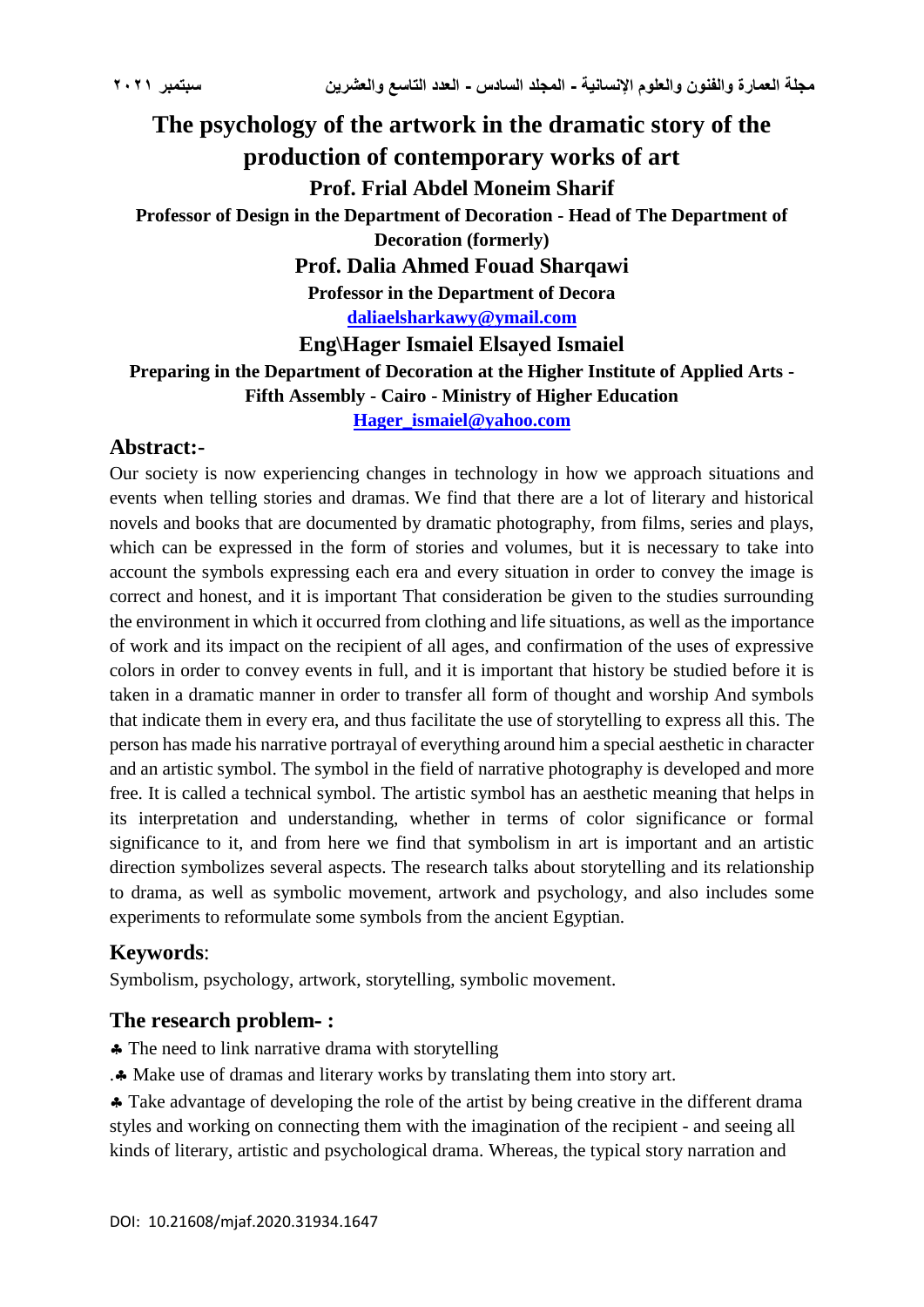successive scenes, but it is possible to work to the contrary and express all this contemporary art works is not conditional to be consecutive cadres and scenes.

## **The research aims to: -**

- Clarify the use of various elements, such as motifs, ornaments and clothing, with their symbolic connotations, indicating the character of the times.

- Communicate the correct historical information being taught to the viewer, in an easy and effective way in the mental image generated from the artwork.

- Reworking the different elements in a way that does not contradict the artistic style of the ancient Egyptian era.

- Taking advantage of the symbolic movement in symbolically treating elements of ancient Egyptian art, and using them to visualize several story scenes influenced by the goal of the artist Shadi Abdel Salam, using the study method.

# **The importance of the research: -**

- Using drama methods and linking them to artistic expression in order to balance the work.
- Seeing drama in the form of graphic stories and creative artwork.
- Study the effectiveness of symbolism and its role in expressing drama.
- The importance of the symbol in storytelling imitating the written drama, and it is in the form of a drawn drama.

# **Research hypothesis:-**

- It is assumed that the research will clarify the importance of drama.
- The importance of symbolism, where the researcher assumes that the use of artistic symbols of clothes, ornaments and decorations can communicate information, and explains the artistic style that has historical connotations linking the viewer to work psychologically.

 We assume that historical information can be communicated in an easy and automatic way through action, in a way that affects the conscience and is linked to a clear mental image that indicates the times in all its aspects.

• The need for color, light and movement in the artwork.

# **The research limits: -**

Temporal Frontiers: Symbolic Movement, Ancient Egyptian Art. Spatial limits: - Egypt.

# **The Research methodology: -**

Analytical Descriptive Approach: - Presenting samples of the topic. The experimental method: - Applications and designs proposed by the researcher.

# **Introduction: -**

Drama is a form of expressive acting and is used in several forms, a state of the kinesthetic elements expressing emotional states and works to materialize and move from storytelling to playing the role of the narrator to the kinetic representation of this story. It is possible to simulate this drama in expressive contemporary artworks, so it can be used to express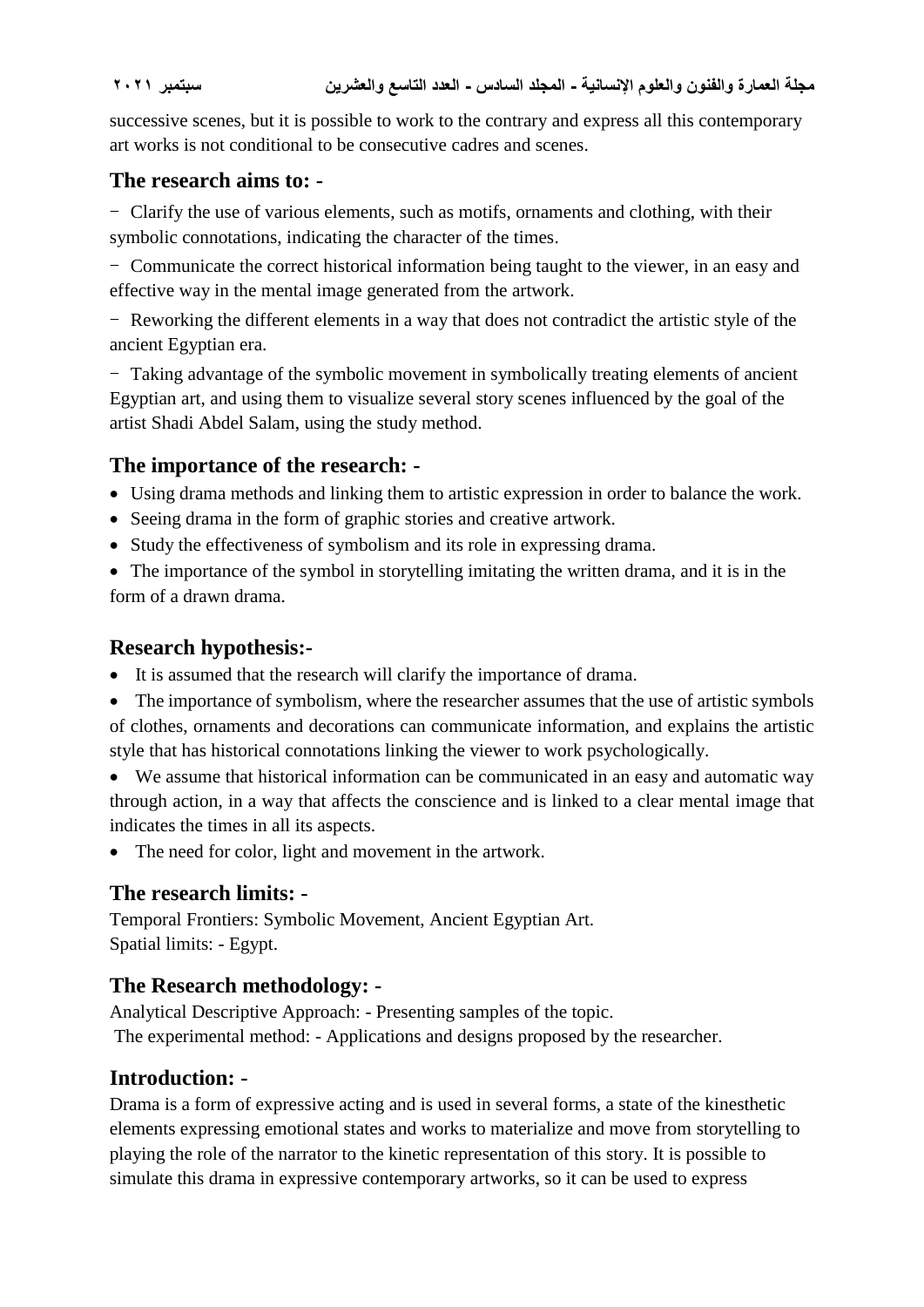positions and thus express them in the form of a storyboard and in the form of other aesthetic artworks; For example, the artistic style of drama was used by the director "Shadi Abdel Salam" and he said: - **"I am seeking a cinema that benefits people, teaches them but with art, and I had to discover a new cinematic method or methodology."**

"Abd al-Salam" was not only a movie director, but, like the jeweler, he contained the beads of one decade, building the scenes on top of each other to form in the end a unique piece of art. With scenes designed by the age in the novel, and was expressed in an artistic style focusing on the aesthetic aspect of the elements.

#### **Symbolism Movement.: -**

A movement in literature and in almost all areas of the arts, which initially appeared in literature including poetry, philosophy and theater, and then spread to music and visual arts, appeared in France in the late 19th century, as a reaction to the realities and impressionism, flourished throughout Europe between 1886 and 1900, and symbolic art had strong links with pre-relates, romance and realism, which were closely linked to legendary painting of all kinds, and sought to portray reality. Visual with all its objective interaction and therefore focused on the ordinary and not ideal, and symbolism sought to further deepen, and aimed to express the mystery of existence by symbol,

It was against clear meanings and the description of facts but its purpose was the tangible meaning and the indirect and simplified expression of facts, using figurative images and meaningful forms that contained symbolic meaning.

It depends on the distinction of things through color and shape and the use of figurative forms and symbolic connotations, and the expression of themselves and the decoding of the status of the state painted, as in the works of the British artist "Dante Rosetti", he tried symbolism through the painting Beatrice, a commemorative painting he painted for the death of his wife. His goal was to symbolically contain Beatrice's death in the painting, which sees the moment Beatrice rises to heaven, as if in a coma, and every color that Rosetti used had a clear meaning in coding.

**Some of the most important artists of the symbolism:** Dante Rosetti, Adria Gaul, Arnold Bucclin , Edvard Manch , Gustave Moreau"...

## **Storytelling**

It is a type of photography that differs from depicting the daily scene, as it includes the literary text that is not necessarily included in the depiction of the daily scene. Storytelling is where a moment or scene is chosen in a literary story in which the reader or follower can know or guess what happened or What will happen. It is an art that existed in the past and the artists worked through several contents, whether (religious, social or historical content or others) and it appeared on the walls and on the leather and papyrus papers and then developed and began to appear clearly with the emergence of the paper and printing industry and then after that it became an independent art in itself they called (Book art). As (fictional drawing) or, as it is said, historical drawing is considered a literary genre that is concerned with the subject of artwork used as usual. It is very important and it has been used to decorate churches and monasteries. One of the most famous anecdotal drawings is the painting (the final account) of (Michelangelo). In the Western world, this art sits on the throne of the arts of all kinds and is similar to the status of epics in written literature. Storyboarding that contains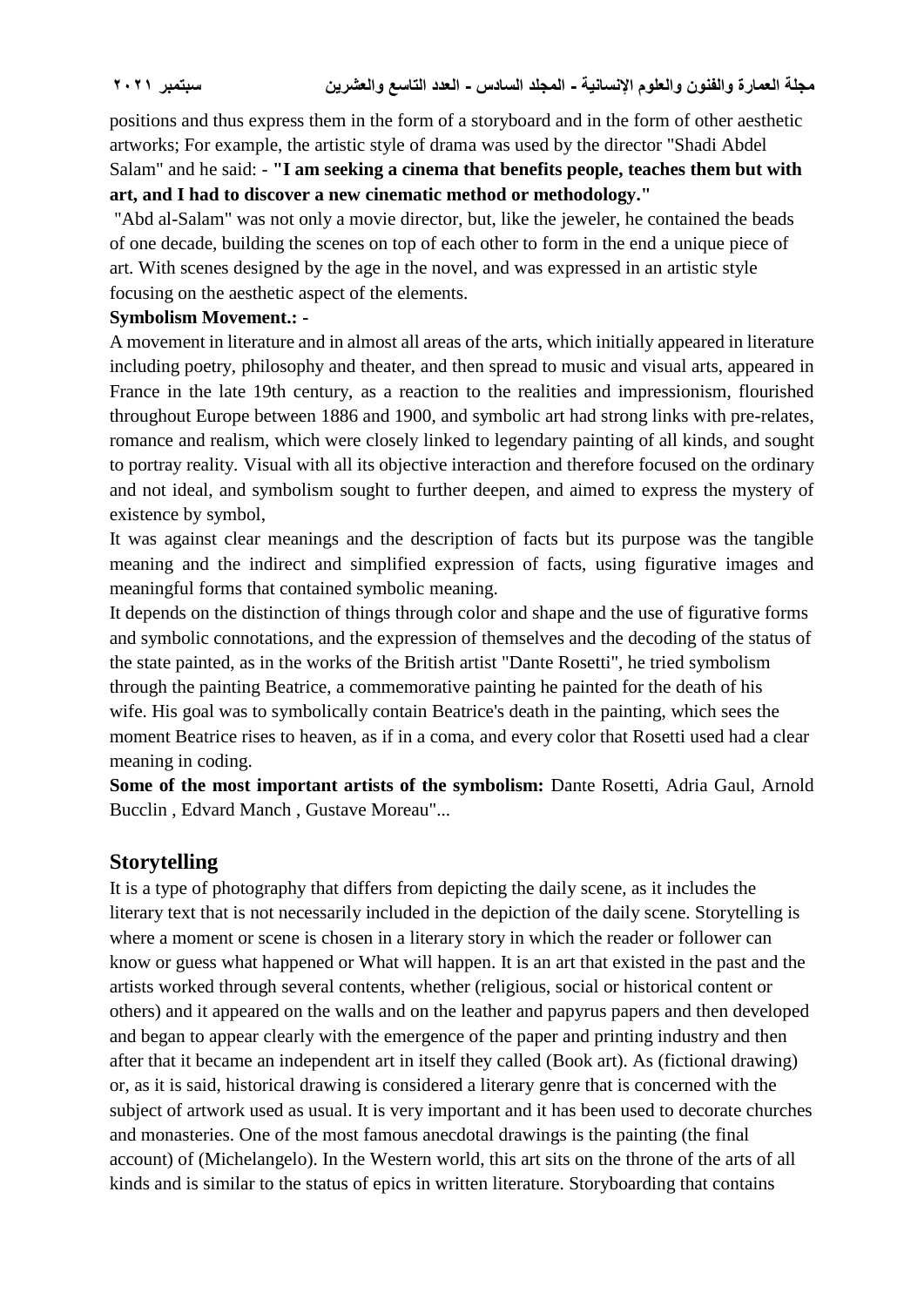multiple personalities is one of the noblest types of arts as a result of its difficulty as well as it draws the viewer and the large number of physical gestures in it. Among the most famous paintings in this area are the morning painting of Strelisi execution in 1881, the painting of the last day in Pompeii, the painting of the death of the Assyrian king of (Agen Delacroix), the painting of the death of Socrates, and finally the painting of Alexander entering Babylon to Charles (Charles) Braun and many other paintings that still exist today adorning church walls.

#### **Examples of anecdotal sketches of Shadi Abdel Salam's dramatic works**



#### **Antar and Abla the movie**

He clarified the shape of Abla and Antara in clothes that express their age, preserving symbols that denote the environment in which they live in, jewelry, and shows their Arab features with quiet hands. Use the colors they used, from the bright colors of women to the colors of war wear for men. (Picture 3, 4).





**PICTURE 4 DESIGN OF TWO LEAD AND WATERCOLOR MEN'S BRAS ON PAPER 22.6 CM X 11.7 CM**

RANIA

**PICTURE 2 ANTAR COSTUME, WATERCOLOR ON CHANSON**

**PICTURE 1 ABLA COSTUME, WATERCOLOR ON CHANSON**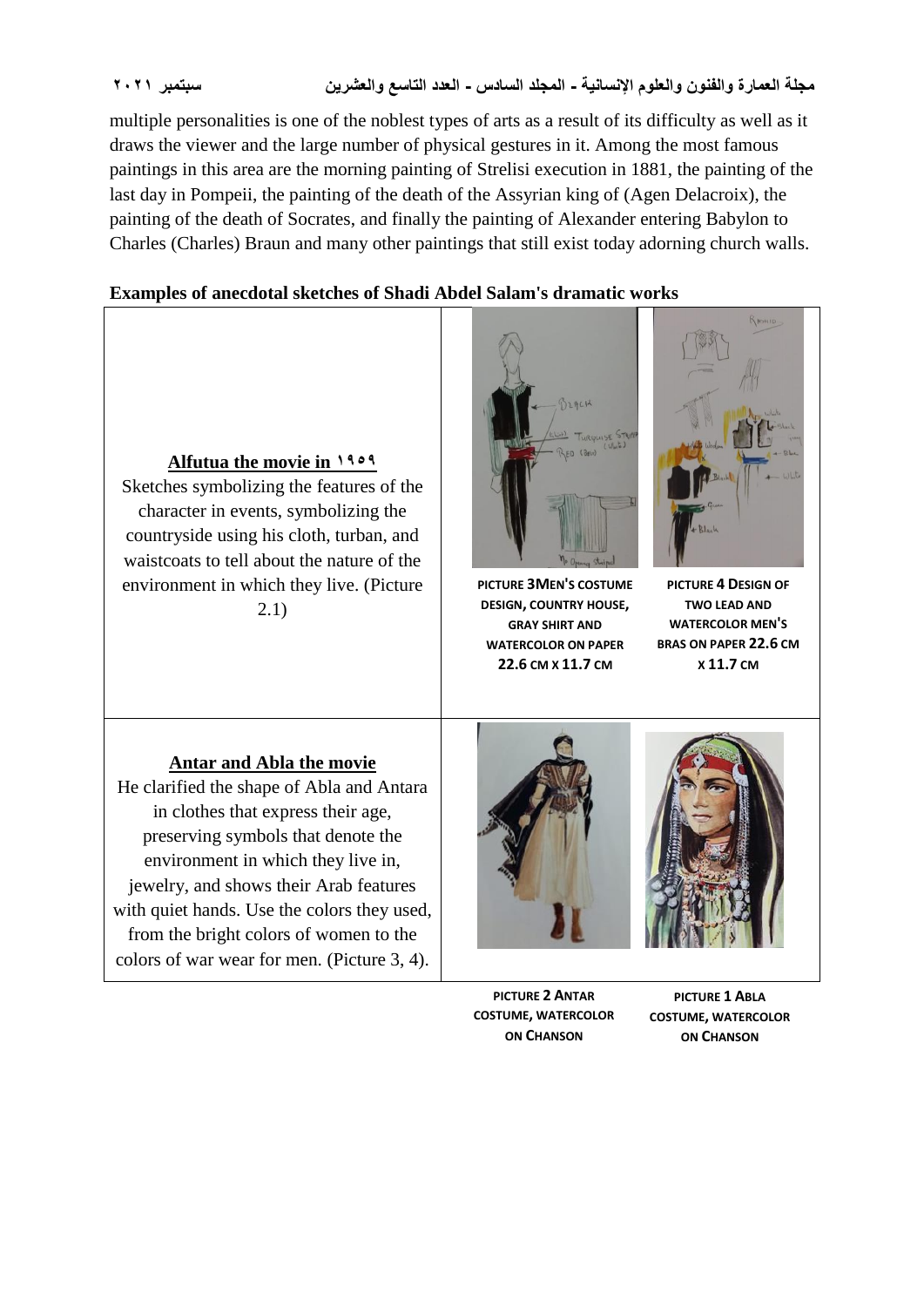# **The scarab (ancient Egyptian) Picture 5 Complete Treatment Of The Scarab Shape, Using Soft And Straight Lines Picture 6 A Study Of The Scarab Form, To Determine Its Forms In Ancient Egyptian Art, And To Facilitate Its Analysis In Several Methods.**

### **Pivotal sketches of ancient Egyptian elements, "My Applied Side"**

### **Research findings and recommendations**

The artist must live with the literary work or the written story and understand it and understand its symbolic and formal vocabulary

• The storyteller must develop his experiences and culture and keep up with everything new in this field.

• The importance of studying the dramatic aspects and taking into account the importance of drama in society and in behaviors.

• The importance of taking into account all the symbols and meanings of the drama.

• Achieving aesthetic and artistic values in drama and using it in the production of various works of art.

#### **References: -**

1- Mr. Jamal Muhammad Fawzi Ahmad: "Symbolism and its effect on the aesthetic value in contemporary international and Egyptian sculpture", unpublished doctoral dissertation, Faculty of Fine Arts, Minia University, 1990, p. 70.

2 - "Awatef Salah Abdel-Al": The content as a source of visual creativity in the field of portrait photography, Master Thesis, College of Applied Arts, Helwan University, 2007, p. 3. 3 - "Iman Osama Mohamed Salem": "Illustrations in Religious Books in Europe", unpublished Master Thesis, Faculty of Fine Arts, Helwan University, 2005, p. 100, 362. 4-, Walaa Abdel Mohsen Fathi Abdel Mohsen, "Drama of Urban Space - An Analytical Study of the Dynamics of the Movement Through experience, "Master Thesis (unpublished),

Department of Architectural Design, Faculty of Engineering, Cairo University, Giza, Arab Republic of Egypt, March 2009, p. 22.

5- WTprice, (1935) in Shukri Abd al-Wahhab, 2001, Flor House for Publishing and Distribution, second edition

6 - Shaker Abdel Hamid: "Aesthetic Preference (A Study in the Psychology of Artistic Appreciation), Knowledge World No. 267,2001, p. 255,258,257.